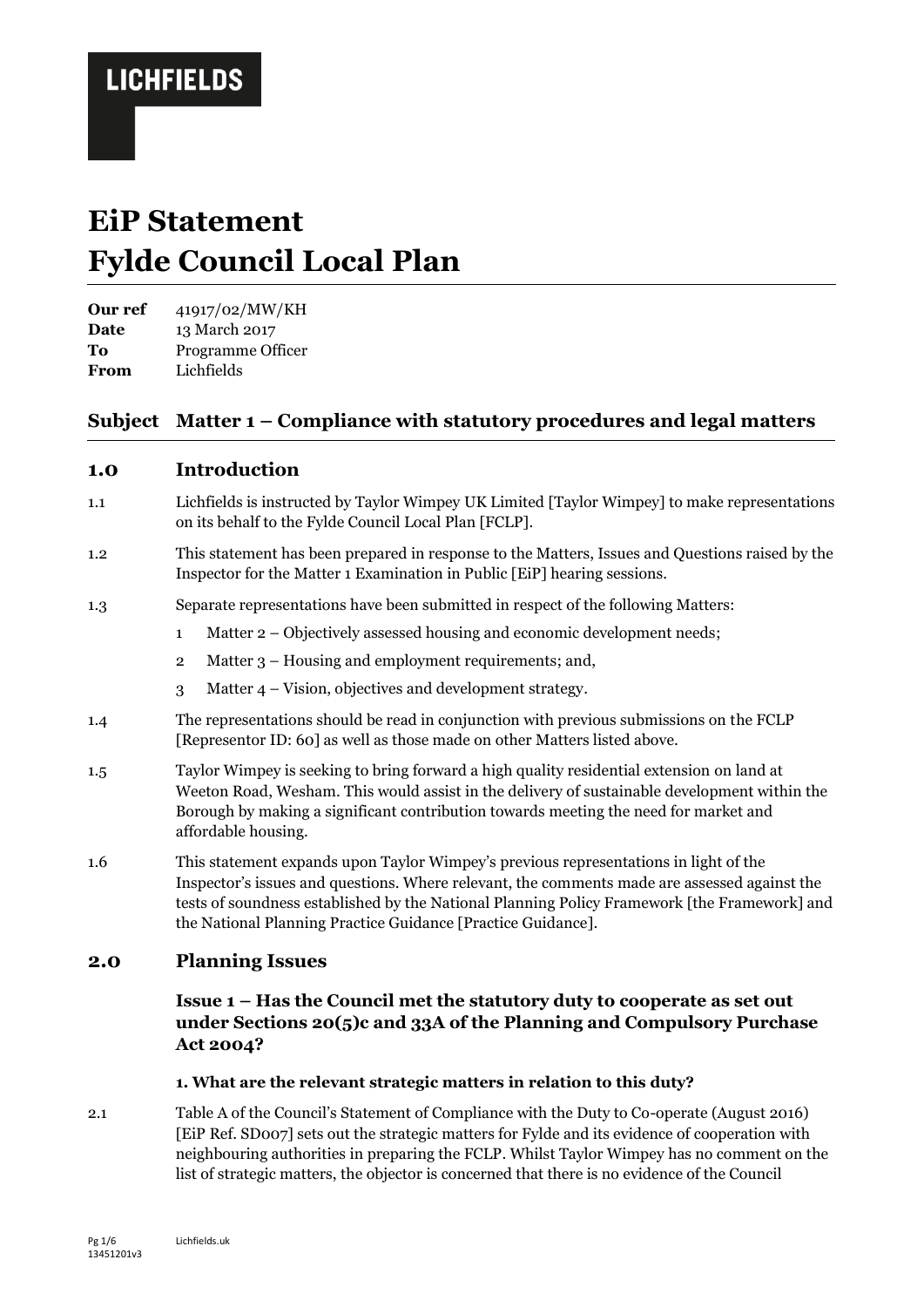cooperating with neighbouring authorities in relation to unmet housing needs. Instead, the document simply states that "*In meeting its own housing requirement figure, Fylde is not able to accommodate any unmet need of neighbouring authorities if such a request is made".* This position is clearly at odds with the requirements of the Planning and Compulsory Purchase Act 2004 and therefore the Council has failed to meet its statutory obligations.

**2. Has the Council maximised the effectiveness of plan-making activities by engaging constructively, actively and on an on-going basis with the prescribed bodies, in the preparation of the Plan in the context of these strategic matters? In particular:**

**a. What has been the nature of any cooperation and have any mechanisms or formal agreements been established? Is the Memorandum of Understanding by authorities within the Fylde Coast Housing Market Area (HMA) up to date and effective in this regard?**

- 2.2 The Memorandum of Understanding [MoU] which forms Appendix 2 of the Statement of Compliance is dated February 2015. It confirms that the Fylde Coast authorities will work together to *"reach a consensus on housing provision across the Fylde Coast sub-region"* [§4.12]. The MoU was prepared over two years ago and does not contain any points of agreement relating to the levels of housing need and how it should be distributed across the HMA. It is therefore clear that a consensus on housing provision has not been achieved.
- 2.3 Overall, the MoU is not effective as it fails to ensure that the housing needs of the HMA are planned for in full. It particularly fails to show how the shortfall in provision by Fylde Council will be addressed by the other HMA authorities (see also our Matter 2 paper). The Council has therefore failed to meet the requirements of the Framework [§47, §159 & §§178-181].

#### **b. Has the Council tried to resolve any issues through cooperation and what have been the outcomes?**

- 2.4 Wyre Borough Council has made it extremely clear that it will be unable to meet its own objectively assessed housing need. The Council is aware of Wyre's position and its request for assistance from neighbouring authorities, yet this important strategic issue remains unresolved.
- 2.5 This is at odds with the Framework [§§178-181] and Practice Guidance [ID: 9-009-20140306], which state that cooperation should produce effective policies on cross boundary strategic matters. However, it also recognises that effective cooperation is *"unlikely to be met by an exchange of correspondence, conversations or consultations between authorities alone"*.
- 2.6 Recent decisions of Local Plan Inspector's<sup>1</sup> have found that cooperation must be meaningful and have a clear outcome. This cannot be said to be the case in this instance, as Council does not have an effective strategy in place to address the cross-boundary issue of unmet housing needs in the HMA. It has therefore failed to meet the obligations imposed by the Duty to Cooperate.

### **c. Is there robust evidence to support the cooperation activities that have taken place?**

2.7 Taking into account the issues raised throughout this response in relation to the unmet housing needs in the Fylde Coast HMA, it is Taylor Wimpey's view that the Statement of Compliance

1

<sup>1</sup> http://www.stalbans.gov.uk/Images/ID-7CONCLUSIONSlettertotheCouncil\_tcm15-56449.pdf and https://www.castlepoint.gov.uk/download.cfm?doc=docm93jijm4n2870.pdf&ver=4522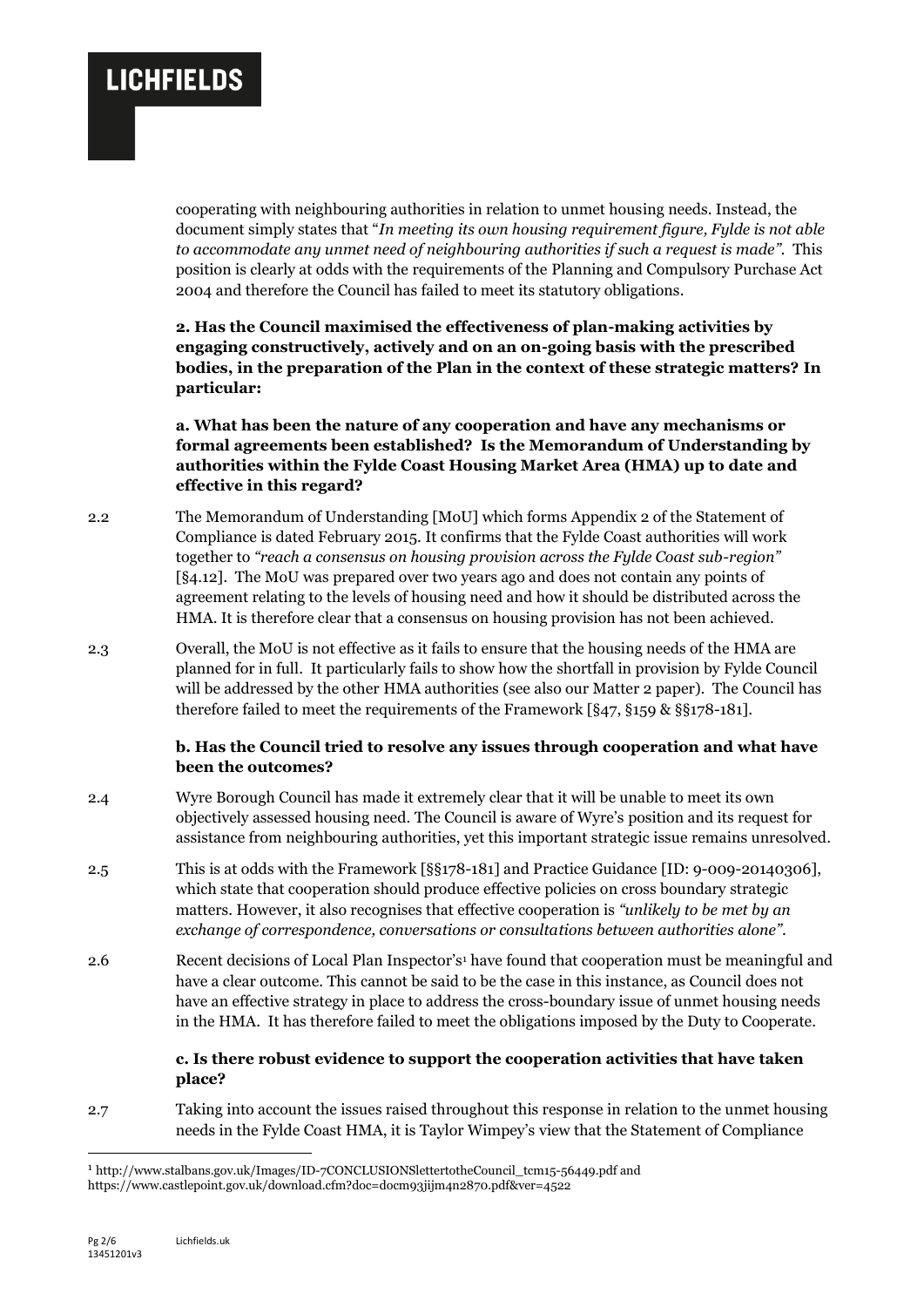does not provide robust evidence to demonstrate that statutory requirements of the Duty to Cooperate have been met.

**3. In light of Wyre Borough Council's statement that they will be unable to meet their own objectively assessed housing need (OAN):**

#### **a. What has been the nature of any cooperation in this regard?**

- 2.8 The Duty to Cooperate forms part of the tests of soundness in that to be "positively prepared" a plan must be based on a strategy which seeks to meet objectively assessed development and infrastructure needs (see Framework §§179-181] . It includes unmet requirements from neighbouring authorities where it is reasonable to do so, and to be "effective" a plan must be based on effective joint working on cross boundary strategic priorities.
- 2.9 The Framework [§179 & §182] makes it clear that where an authority is unable to meet its objectively assessed development needs, it must be demonstrated under the statutory duty to cooperate that the unmet need is to be met in another local authority area in order to fully meet development requirements across housing market areas.
- 2.10 The Government proposes, in its Housing White Paper, that authorities will be expected to prepare a Statement of Common Ground, setting out how they intend to work together to meet housing requirements that cut across authority boundaries. It makes clear that:

*"Where an authority has demonstrated that it is unable to meet all of its housing requirement, it must be able to work constructively with neighbouring authorities on how best to address the remainder. The duty to co-operate already places a legal requirement on local planning authorities to collaborate where cross boundary issues arise during plan-making" [§1.9].*

- 2.11 The 2014 Fylde Coast Strategic Housing Market Assessment [SHMA] undertaken by Turley concludes that the three authorities making up the Fylde Coast area (Fylde Council, Wyre Borough Council and Blackpool Council) operate as a relatively strong and distinct housing market area due to high level of self-containment and the movement of people to surrounding authorities being relatively limited [§3.28]. Analysis undertaken in relation to Matter 2 confirms that the Fylde Coast should be considered as part of one HMA.
- 2.12 Fylde Council's 'Statement of Compliance with the Duty to Co-operate' (August 2016) is prepared on the basis that the Fylde Coast operates as a HMA. As a consequence, the Council, through the Duty to Cooperate, must agree how the identified housing needs for the HMA will be met by the three local authorities.
- 2.13 Wyre Borough Council is at an early stage of its Local Plan preparation and acknowledges that confirming its Local Plan housing requirement and its distribution is a priority2. In May 2016, Wyre Borough Council wrote to neighbouring authorities (including Fylde Council) under the Duty to Cooperate to request assistance in meeting its objectively assessed housing need as its supply of deliverable land is constrained by highways capacity, flood risk and Green Belt.
- 2.14 In an update to the Overview and Scrutiny Committee in November 2016, Wyre Borough Council's Planning Policy and Economic Development Manager clarifies that no local authority has indicated that they are able to assist the Council in meeting its OAHN. The report concludes that:

-

<sup>2</sup> Wyre Borough Council Overview and Scrutiny Committee 7th November 2016: Wyre Local Plan Preparation Update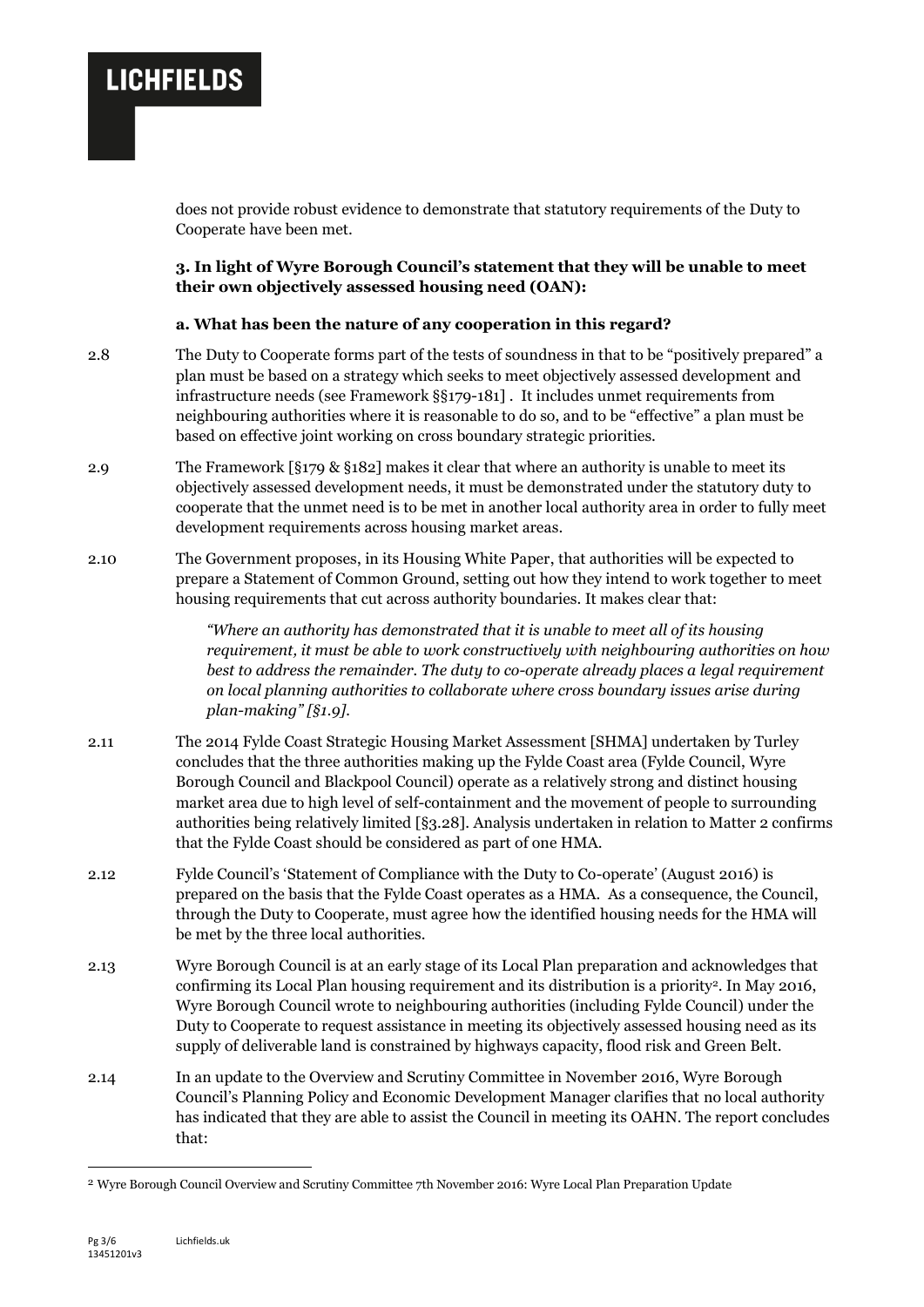*"This is a matter that requires further collaboration and in particular with Fylde and Blackpool who share responsibility for housing needs within the joint Housing Market Area once the highways evidence can be shared with adjoining authorities".*

2.15 Taylor Wimpey has not undertaken an in depth review of the minutes of meetings between Blackpool, Fylde and Wyre Borough Council , but it is clear that Fylde Council has not fulfilled its obligations under the Duty to Cooperate in relation to the implications of strategic housing matters. In particular, the adoption of the current Local Plan will result in the failure to meet the housing needs of the HMA. This is a wholly unacceptable position and contrary to national guidance and the objectives of the Duty to Cooperate process.

#### **b. Has cooperation led to an agreed mechanism for the delivery of unmet housing needs within the HMA?**

2.16 The latest information from the SHMA and its subsequent Addendums 1 (2014) and 2 (2015) identifies the housing requirement for the three Fylde Coast authorities. As indicated in Table 1, the housing targets for Fylde and Wyre conflict with the findings of the housing evidence base.

| <b>Local Authority</b> | <b>Housing requirement</b><br>(dpa) | <b>SHMA Addendum 2</b> | <b>SHMA Addendum 1</b> |
|------------------------|-------------------------------------|------------------------|------------------------|
| Fylde                  | $370(2011-32)$                      | $370 - 450$            | 351 – 430              |
| Wyre                   |                                     | $400 - 479$            | 410 – 488              |
| Blackpool              | $280(2012-27)$                      |                        | $290 - 366$            |
| <b>Total</b>           | 650                                 | $770 - 928$            | $ 1,051 - 1,284$       |

Table 1 Fylde Coast Authorities Housing Requirement Position

Source: Fylde Coast SHMA, Addendum 1 (all FCA authorities) and Addendum 2 (Blackpool and Fylde only)

- 2.17 Whilst Taylor Wimpey's concerns in relation to the identified objectively assessed housing need are set out in detail in its response to Matter 2, it is clear that the Fylde Coast authorities are not ensuring that the housing needs of the HMA are planned for in full.
- 2.18 Taylor Wimpey note that the Statement of Compliance prepared by the Council outlines the requirements of the Framework [§182] and in doing so refers to the request made by Wyre Borough Council to assist in meetings its OAHN. The Council is therefore clearly aware of its obligations under the Duty to Cooperate. However, the Statement of Compliance pays very little regard to the issue of the delivery of unmet housing needs within the HMA. The purported reason for this is due to the exact extent of unmet need being unknown. The report concludes that the Council will continue to work with Wyre and its other neighbours once the evidence base is complete, in order to avoid any delay to the adoption of the FCLP.
- 2.19 This position is clearly at odds with the requirements of the Duty to Cooperate. Whilst it is recognised that the Framework places a strong emphasis on local planning authorities having an up-to-date plan in place, and the Government has imposed a 2017 deadline for the adoption of local plans, this does not absolve the Council of its statutory duties. In this context, it is noted that the Housing White Paper reiterates the importance of all areas of having an up-to-date plan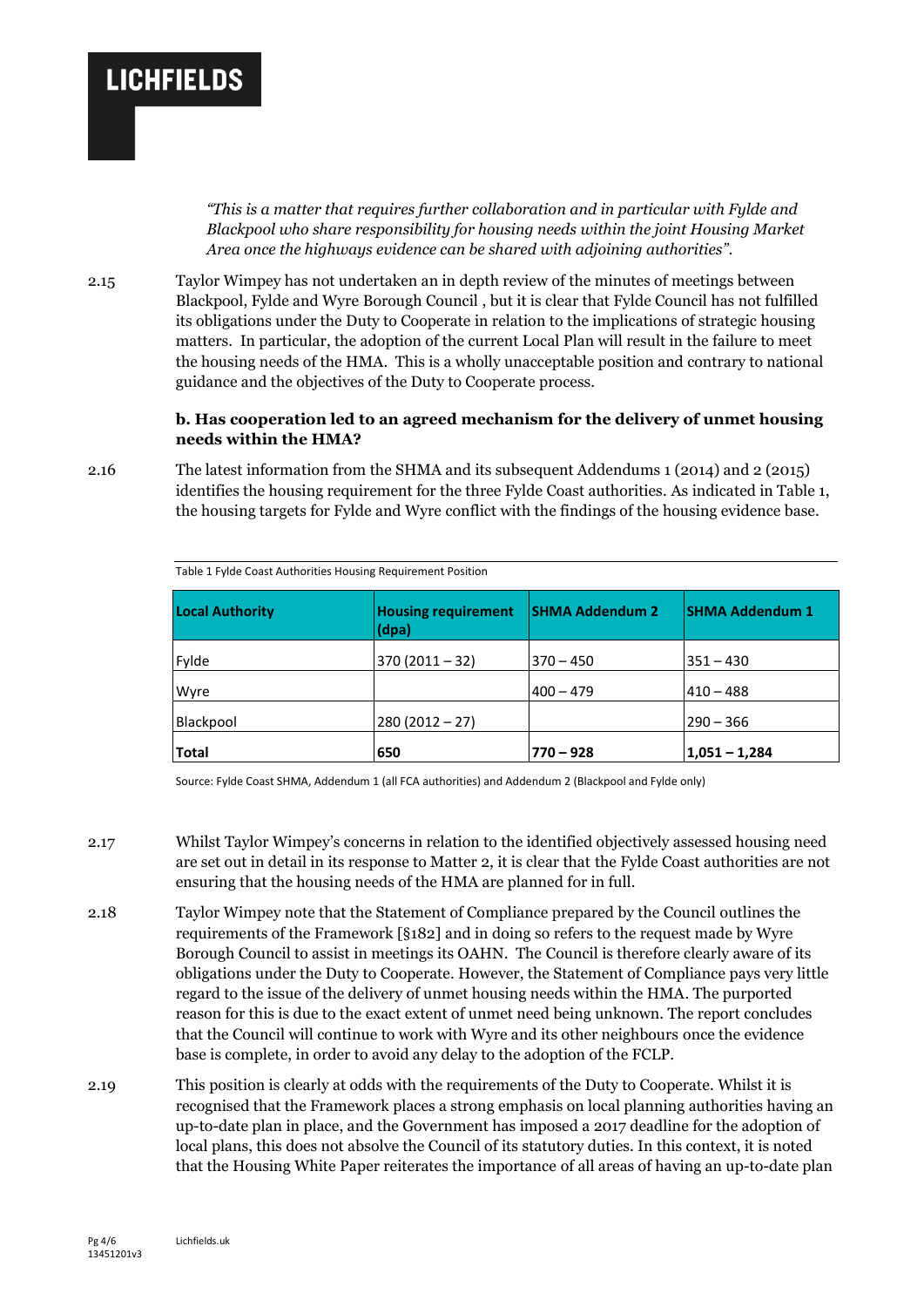in place and sets out measures to ensure that local authorities will work together to meet housing requirements.

- 2.20 The Council's Statement of Compliance goes on to state that it is unclear what provision other neighbouring authorities will be able to make in meeting unmet housing needs. In this regard, it is noted that Blackpool adopted its Local Plan Part 1: Core Strategy 2012 – 2027 in January 2016. Whilst the Blackpool Local Plan includes a commitment to ensuring the overall housing needs of the housing market area are met in full [§5.23], the authority's persistent underdelivery of housing against previous plan requirements and its constrained boundaries means that it is unlikely to be able to assist Wyre in meeting its housing requirements.
- 2.21 Furthermore, as set out above, Wyre Borough Council has confirmed that <u>no local authority</u> has indicated that it is able to assist with meeting its unmet needs. This confirms the important role that Fylde has to play in making a contribution towards unmet objectively assessed needs in the HMA. The failure of the Council to address this issue does not mean that the housing needs of Wyre have not gone away; indeed they **must** be met elsewhere in the HMA.
- 2.22 If both Fylde Council and Wyre Borough Council cannot meet their respective housing needs and maintain a five-year deliverable supply of housing land, this clearly indicates that a review of Green Belt boundaries is required.
- 2.23 The approach of the Council and its failure to agree a mechanism for the delivery of unmet housing needs within the HMA is therefore inadequate and fails to meet the statutory Duty to Cooperate and tests of soundness.

#### **c. In what way has this influenced the Plan?**

2.24 The FCLP does not acknowledge the issue of unmet housing needs in the HMA. This is a clear failing in terms of the tests of soundness in that the plan is not positively prepared, nor is it effective.

#### **d. Is there an obligation for Fylde Council to ensure that the objectively assessed need for the HMA as a whole is met?**

- 2.25 The Framework [§47] states that local planning authorities should meet their own housing need and meet the needs of other authorities in the same housing market area, subject to consistency with its other policies. This obligation is reinforced in the Housing White Paper, which makes clear that local authorities will be expected to work together to meet housing requirements and other issues that cut across authority boundaries.
- 2.26 The Practice Guidance [ID: 9-001-20140306] specifies that the Duty to Cooperate requires authorities to work effectively on strategic planning matters that cross their administrative boundaries. It advises that the Duty to Cooperate is not a 'duty to agree' and local planning authorities are not obliged to accept the unmet needs of other planning authorities if they have robust evidence that this would be inconsistent with the policies set out in the Framework.
- 2.27 However, for the reasons set out above, Taylor Wimpey does not consider that the Council has sufficiently justified or evidenced its position that it is not unable to meet of its own housing needs nor has it shown that the unmet housing needs of neighbouring authorities could not be accommodated in the Borough. There is therefore a fundamental failing with the Local Plan as it fails to meet the statutory requirements.